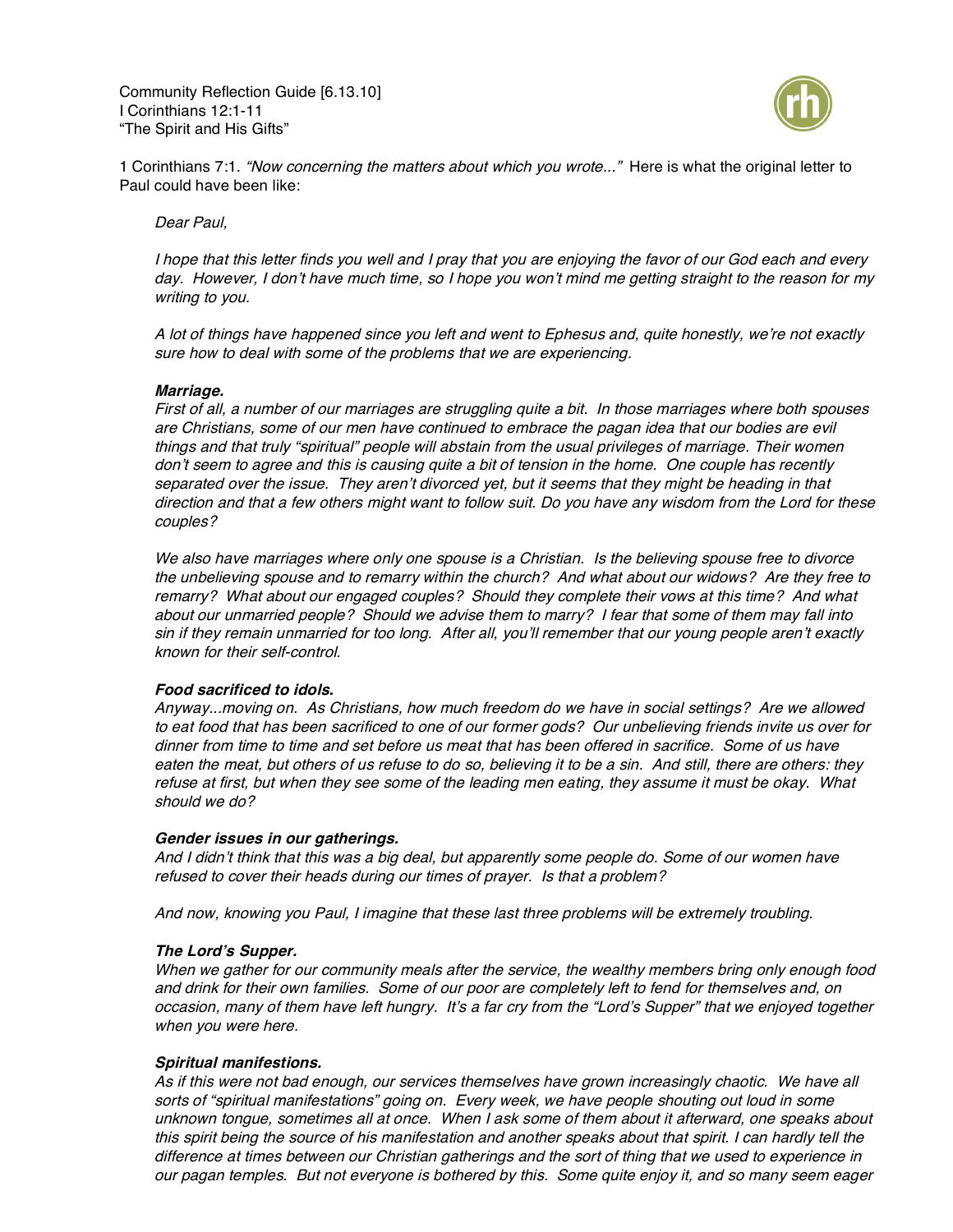to speak in tongues in the assembly.

I think It'<sup>s</sup> actually starting to divide the church. And personally, I find it embarrassing when I invite my unbelieving friends to church and the usual suspects carry on with their antics. One of my friends actually walked right out in the middle of the service one week. He didn't even get <sup>a</sup> chance to hear the sermon about Jesus.

What do you think Paul? Should we forbid this business of tongues in the assembly? I'<sup>m</sup> open to the idea that some of it may be genuine, but so much of it seems contrived or manufactured. How can we tell the difference?

## **The resurrection of the dead.**

And finally Paul, some of us are starting to say that there is no such thing as <sup>a</sup> literal resurrection from the dead. But for some reason, I seem to remember you making <sup>a</sup> big deal out of that when you were here. There will be a resurrection...right?

## **The Collection and Paul's next visit.**

Thanks Paul...oh yeah...two more things...How do we take up our collection for the saints in need, and when will we get to see you, Timothy and Apollos again?

That'<sup>s</sup> all for now Paul. We can't wait to see you again on this side of the Sea. In the meantime, may the wisdom of the gods--sorry man; old habits die hard--may the God of all wisdom and grace be with you always.

Your friends, Crispus and Gaius

## **Paul's response is 1 Corinthians…**

Outline.

Today marks the beginning of our new 4-week series entitled The Spirit and His Gifts, and with the rest of our time today, all I want to do is to lay the foundation for the next three weeks. In order to do that, I want us to take a look at three things today:

- 1. The Conclusion to Paul's remarks on the Spirit and His Gifts (14:39-40)
- 2. The Context for Paul's remarks on the Spirit and His Gifts (1:10-13; 15:1-4)
- 3. The Opening to Paul's remarks on the Spirit and His Gifts (12:1-3)

# THE CONCLUSION.

## **1 Corinthians 14:39-40**

So, my brothers, earnestly desire to prophesy, and do not forbid speaking in tongues. But all things should be done decently and in order.

From these two little verses, we learn some very important things that we will need to keep in mind as we go through the rest of our series:

- Whatever Paul means by *prophesy* throughout these chapters, it's a good thing! (notice how he says "earnestly desire to prophesy...")
- Whatever Paul means by *speaking in tongues* throughout these chapters, that too is a good thing! (notice how he commands them not to forbid it)

# **How do these statements challenge you? Which camp have you put yourself in?**

# THE CONTEXT.

**1Corinthians 1:10-12**